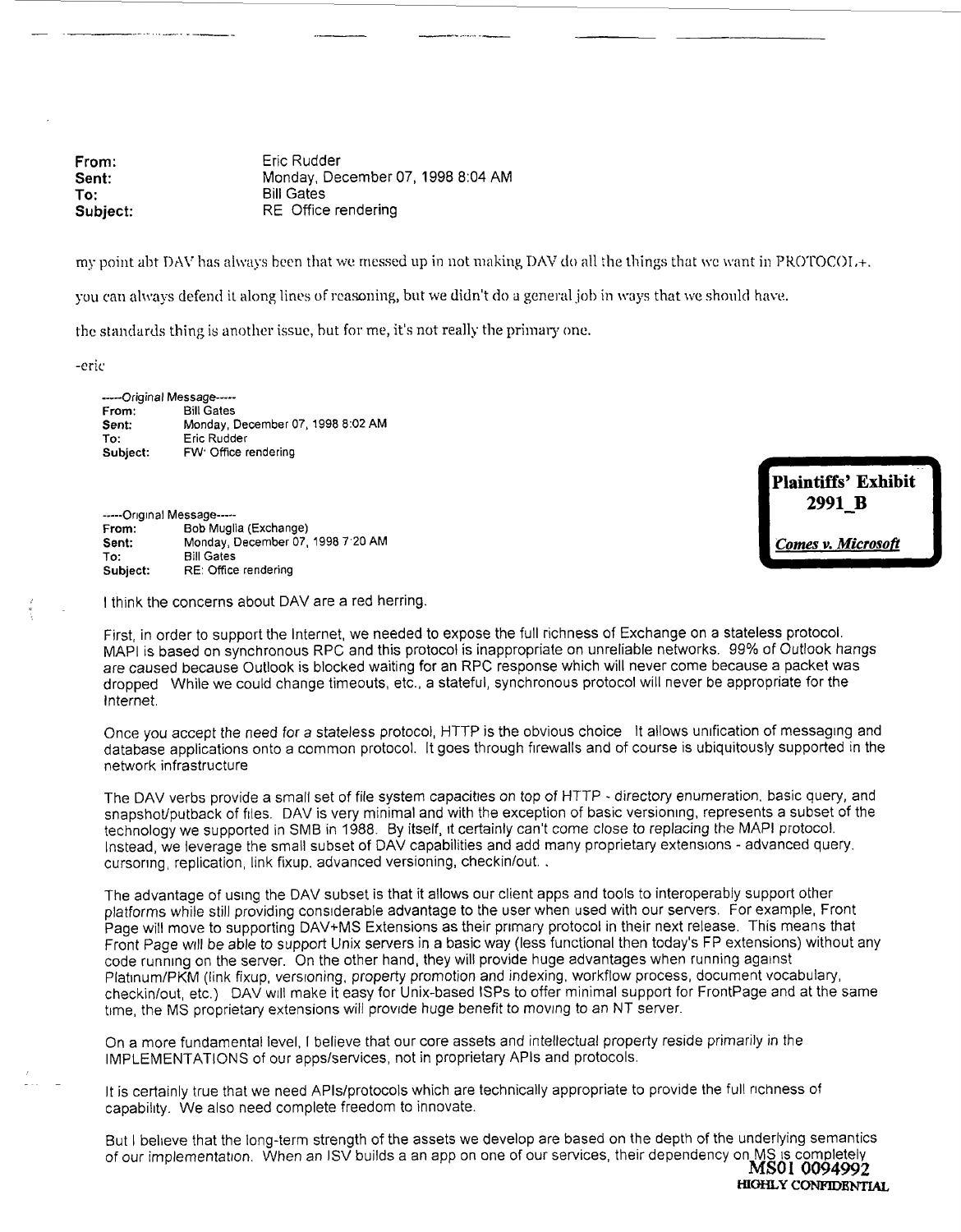proportional to their reliance on the semantics of our service. The API (or protocol) is just a reflection of these underlying semantics. Yes the API needs to be good, yes it needs to be unique. But whether it is rooted in a standard or not is secondary.

A good example of this is HTML. The investment we've put into HTML has created very unique semantics. We are now to the point where an ISV who uses the ×ML/XSL capabilities in IE 5 have a deep reliance on MS. Clearly, at least one ISV (Office) is deeply taking advantage of these capabilities. Now obviously, many ISVs still use HTML 3.2 because of its ubiquity, but this is not because HTML is rooted in a standard - they just want the reach.

There are lots of good examples where a proprietary API didn't provide any long-term advantage. Netscape's object model and scripting language were proprietary. However, because their investment in Nay 2's object model and livescript was a handful a person-years, it was relatively straight-forward for us to independently engineer this and create a compatible implementation in IE 3. In this case, there was insufficient time for Netscape to develop the complex semantics needed in their implementation to create a long-term asset.

Likewise, Novell's IPX and NCP are fully proprietary. NCP isn't even pubhshed. Yet here again, we were able to create an independent implementation. Why? Using a sniffer is not difficult so creating the documentation was a doable job. And the underlying semantics of the Netware file server are generally similar to what we implemented in NT. So hooking up their proprietary protocols to our implementation was easily within our reach. Novell's mistake is that they didn't build more sophisticated functions into their product and create an ISV rehance on this. If, for example, they had built a sophisticated file system with property indexing into their server and gotten apps to use this, we still wouldn't be able to have an answer to this.

In contrast, there are some proprietary implementations which haven't been cloned. Sun failed in their Windows clone. Why? Not because the Windows API is proprietary. Creating their own windows.h file from our documentation is the least of their problems. IP may have been an issue but they failed on their own. I submit that Sun failed because the semantics of the Windows implementation (particularly user) are unbelievable complex. Creating an independent implementation of the APIs and messages is within reach; what is hard is matching the underlying semantics in ways which ISVs rely on. Also, the breadth of Windows services (including COM and OLE), make this a huge, huge task. The key to the Windows asset is the thousands of person years we've invested in the implementation.

Likewise, I submit that it would be very difficult to build an independent Notes implementation. Again, it is not because their protocol is proprietary. The same sniffer which worked for Novell will work for Notes as well. The key asset which Lotus has created is a deep set of semantics which applications rely upon That implementation has been built over a 10 year period and undoubtedly took well over a thousand person years to establish. Anybody who expects to create a an independent version of Notes better be willing to spend hundreds of person years to match the semantics that Notes apps rely on. I believe strongly in interoperability with Notes and have obvioiusly made significant investments in this, but that is diffferent from creating a fully independent implementation.

So the bottom line is that I don't believe DAV is big exposure for us. First, it is a relatively minimal set of capabilities. It hardly represents the full set of Platinum semantics. Second, I beheve that our real asset with Exchange/Platinum exists in the implementation The store, all the clever work that has been done to get great performance, the events, all the specific semantics of the implementation. Of course, the importance of this is based on getting apps to rely on these.

Fortunately, I think that the success of Exchange and the excitement we can generate from Platinum will generate lots of apps.

bob

## -----Original Message -----<br>From: Bill Gates

**Bill Gates** Sent: Saturday, December 05, 1998 5'09 PM

To: Steven Sinofsky, Bob Muglia (Exchange); Jon DeVaan<br>Cc: Paul Maritz: Eric Rudder

Paul Maritz; Eric Rudder

Subject: RE Office rendenng

 $+$  think the current support we have is just right for both technical and business reasons.

## **MSO1 0094993**

Its right for technical reasons because the team worked hard to support old browsers as much as they could.

Its right for business reasons because it supports competitive browsers but with a clear benefit for people who use our browser (particularly IE 5).

What I trying to say is that looking forward we should not do heroic things like add new capabilities to the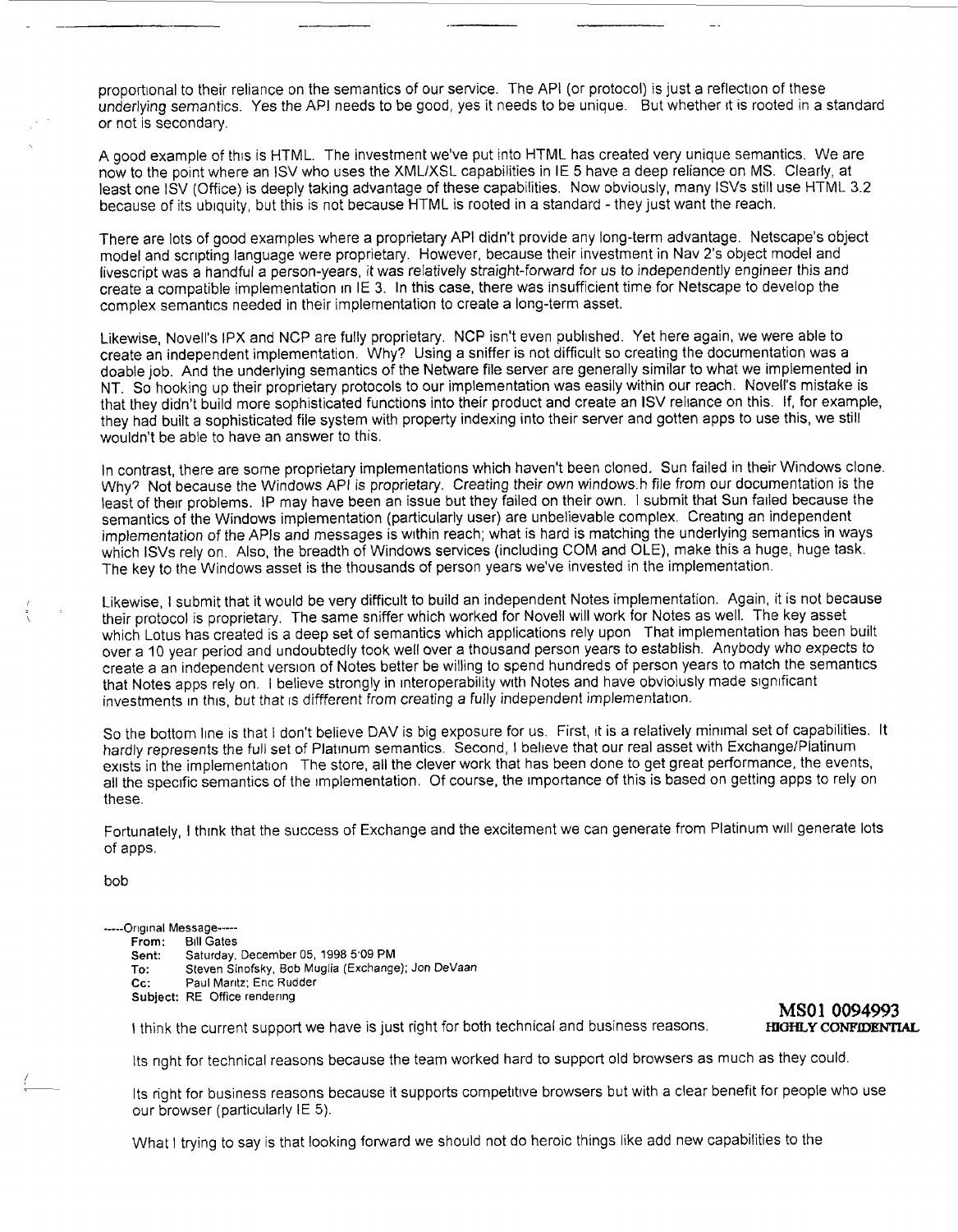## standards to help Office

We should look at even patenting the things that we do add to help Office.

I need to lean more about this whole DAV thing.

.... Original Message ..... From: Steven Sinofsky Sent: Saturday, December 05, 1998 4:39 PM To: Bill Gates; Bob Muglia (Exchange), Jon DeVaan Cc: Paul Maritz Subject: RE Office rendering

Office does not love DAV. In fact we, I, didn't want to support it at all, but the Exchange team delwered our abstraction layer (the derivative of OLEDB that works against FrontPage). It was not something we needed, and several times pushed back since it made the FrontPage case we cared most about more complex and inefficient. I personally think this is an area that has been oversold as a benefit and in terms of interoperability. In essence, this is a proprietary protocol for us anyway since we are re-building MAPI on top of it. Nevertheless, Office 2000 will be able to save/load against FTP, FrontPage, SMB, and the Exchange/llS DAV server But DAV servers (to the extent they really exist) do not support any of the richness we have with FrontPage 2000's server extensions such as link fix up, checkin/checkout, page themes, site statistics, etc.

For me, DAV is a case where Microsoft is out there leading with the newly proposed (by Microsoft) but yet to be implemented "open" standard. In contrast, HTML is a case where we are dealing with an installed base and standard that already existed and our conflicts are how to work within that enwronment.

For all practical purposes. Office 2000 requires Windows and IE We started the project trying to be great on all browsers, and even greater on Internet Explorer (from our vision and presentation we did for you), but the momentum inside the company essentially prevents that message from making it through development. Only the most basic rendering works in other browsers--IE is required for:

- $\bullet$  PowerPoint (the default output is IE only, and that is essentially IE5)
- Access Data Pages (IE5)
- Web Components (IE5)
- Reasonable performance in Excel (due to big tables and the IE5 support for a predefined table width)
- ¯ Word and PowerPoint output tons of stuff that only looks good in IE due to the shared line layout code and bugs in other browsers implementation of CSS (which is essentially an IE-specific feature)
- HTML email essentially requires Outlook Express or Outlook
- Vector Graphics (VML which renders using vectors rather than GIFs) requires IE

to name a few. I think these are enough to convince people that Office requires IE in a proprietary way and that if you want to exchange documents, the odds are your recipients won't be happy with anything but IE.

On top of that, we have dozens of features in the product that require IE4 and many that require IE5 -- this is in order for them to run at document creation time.

I totally understand where you're coming from, but in trying to decide what to do it isn't that black and white for me based on the experiences l've had personally with people.We have talked about this a lot and I really do need your help. If Office documents can only be rendered in it is a complete non-starter with customers. This is not a rehgious issue, but just a practical one.

If Office documents only render in IE then there is zero chance that anyone will be able to use Office to create documents that will be shared outside an environment with the standardized Window browsers (intranet perhaps, but only perhaps given the time to migrate and the minority of Win 3 1, etc.) Personally I put pictures of a trip out on sinofsky.com that were made with PowerPoint 2000 and got a dozen messages from friends and family (including a webtv person) saying they could not see the pictures. Everything I've posted here at the business school has been "recalled" by me because students were not able to read it (all sorts of combinations of OS/browsers).

No area of the product has recewed more skepticism and push back than our HTML output--from reviewers, analysts, and beta customers. The other night I attended a 500 person Office 2000 event in Boston (the "Team Web Tour"). The whole presentation was in IE and every time the browser was shown hands went up to ask "what about non-lE browsers?". Finally the demonstration showed powerpoint 2000 in IE which is \*awesome\* output--then showed the non-lE output and it was just ugly (didn't scale, fixed size slides, no slide show view, no DHTML, etc.). I thought the audience was either going to get up and walk out in disgust or rush the stage in protest

**MS0| 0094994** HIGHLY CONFIDENTIAL